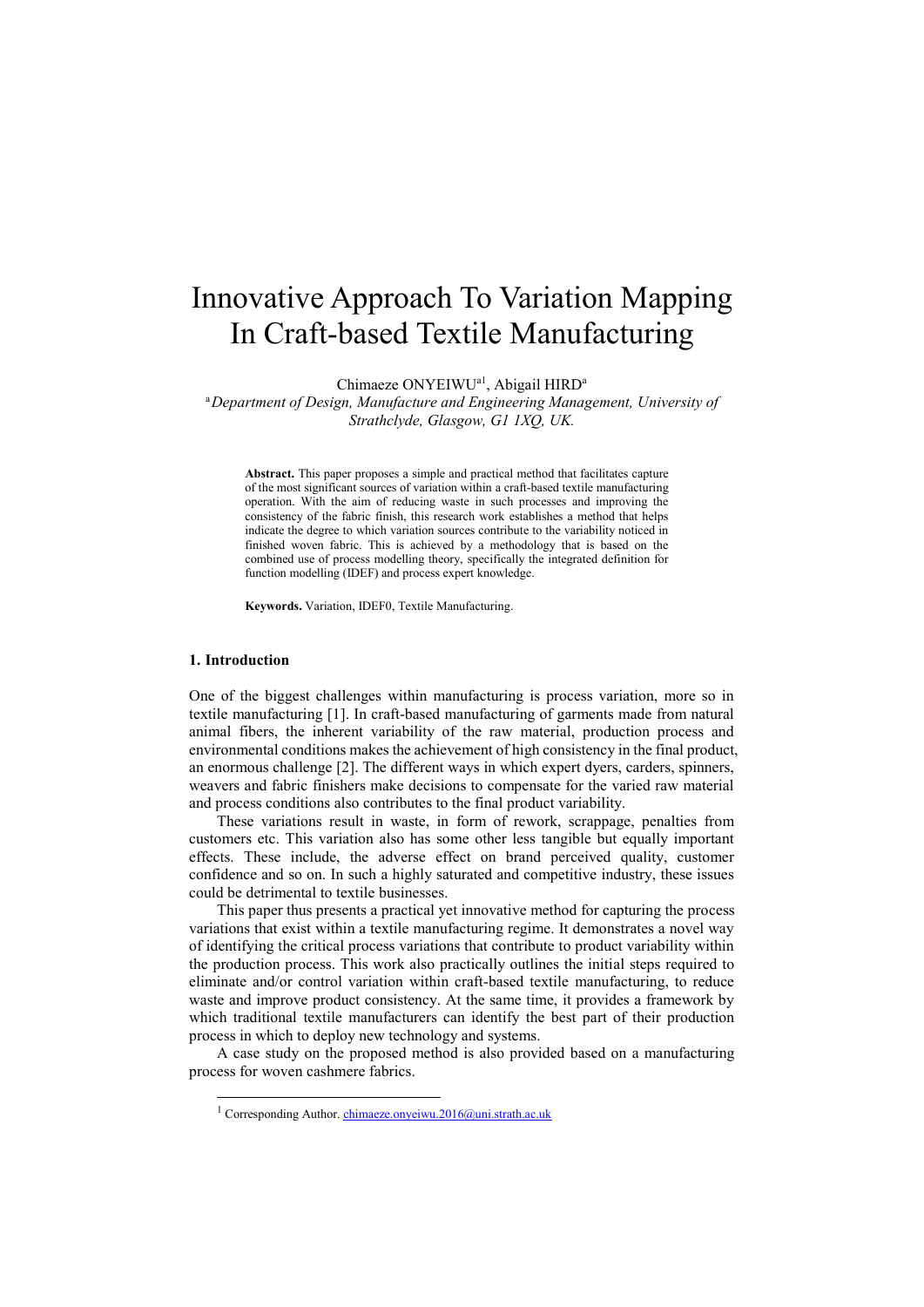## **2. Review of Literature**

Within the context of quality and process control, it is impossible not to mention Shewhart; his pioneering work on control chart and its prevalent use in Statistical Process Control (SPC). The common or underlying theme in his work and other related literature on the application of SPC for quality improvement is that all processes exhibit some level of unusual behavior which is attributable to the inherent process variation.

The SPC tools, particularly control charts, help indicate the unusual behavior within a process that indicates the presence of variation [5]. They however, don't reveal the cause of the variation nor the impact it is having on subsequent processes within the overall manufacturing system [5].

Lean Six Sigma, the highly proven systematic approach applied within manufacturing and service processes for process improvement also incorporates some of the SPC tools and techniques [6]. Although, the lean six sigma approach further relies on the use of various analytical tools like Ishikawa diagrams, FMEA, RCA etc. to find the cause of process variation-related problems.

The DMAIC methodology used within the context of lean six sigma is designed to reduce process variability and the occurrence of defects by introducing apposite controls. This methodology is understood to be most effective when used for an appropriately defined process of reasonable scope, which makes it easier to manage.

It has been recognized that attempting to simultaneously consider a multi-stage manufacturing process through the DMAIC method, introduces unmanageable levels of complexity to the task. For instance, given a quality improvement project intended to identify one process (out of the entire manufacturing process), whose process variation and defects contribute to the final product variability, a Lean Six Sigma approach would be ideal for driving the required process improvement that will reduce product variability.

Conversely, if the management of a large multi-stage manufacturing setup intended to look at their end to end manufacturing process, to identify the key processes that contribute to a specific phenomenon further down their manufacturing process (for example, the variability in the fabric finish), they would need to employ a more pragmatic method.

The pragmatic method employed would have to be a consistent framework that initially captures the complexity of the entire process, but that funnels these – based on set criteria – into finite, manageable and critical sub-processes that impact the predefined end-process phenomenon. These identified sub-processes can then be the targets for process improvement projects using Lean Six Sigma tools and techniques.

Like many modern manufacturing processes, the production of woven cashmere fabrics and accessories is a multi-stage manufacturing process. A finite number of production processes that feed into each other are linked. Each production stage produces an output product that is fed-in as an input to subsequent processes. The key stages include; product design, dyeing, yarn manufacture, weaving and fabric finishing. Each of these production stages introduces some level of variation as the cashmere is processed from raw fiber to woven cloth. These process variations are propagated across the series of process stages and result in the product variation in the final fabric [7].

The crux of this research work thus focuses on the development of an innovative method for mapping out the most critical sources of variation (SoV) in woven cashmere fabric production that impact the quality of the fabric's finish. Though the method was designed for a specific textile manufacturing application, the strength of the proposed method is its simplicity and generalizability for similar manufacturing applications.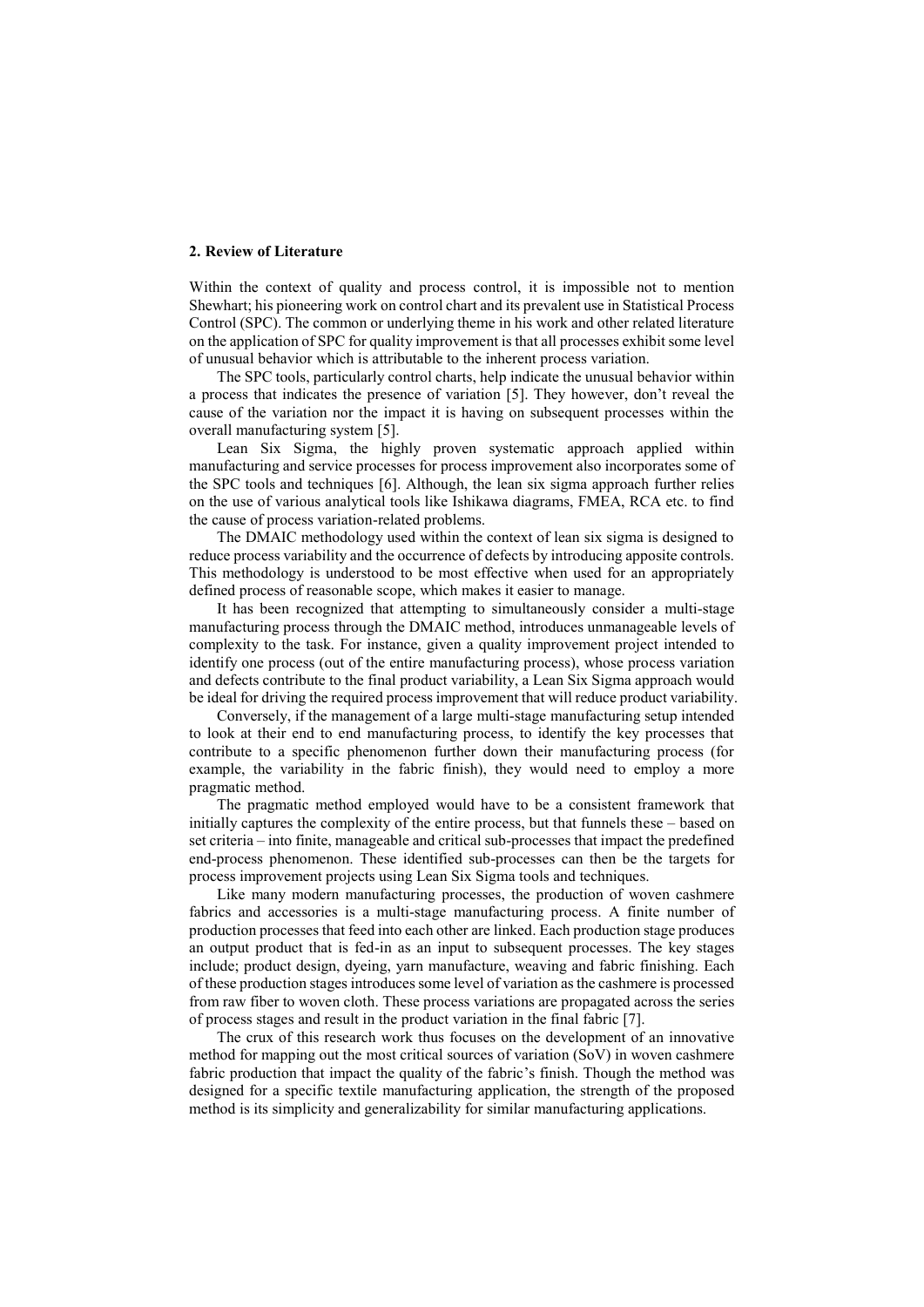The literature review showed that substantial work has been done in [5] [7] [8] [9] on variation source identification (VSI). However, this should not be confused with mapping of variation sources, as is being addresses in this paper. The literature found on VSI focused on identifying the specific root cause of the variation from which a measured deviation in a product's quality characteristics must have resulted.

These research works were generally based on the assumption that all the key sources of variation that affect a product's quality characteristics, are known. They then build on this, by proposing methodologies for identifying which of the known sources of variation impacted a given product quality characteristic.

Much fewer literature have focused on determining what these key sources of variation within the entire process are in the first place and how to go about establishing them, and that is where this study comes in.

## *2.1. Process Mapping*

The step of process mapping is a common and necessary step in identifying variation in a process. As such, accurate modelling of the fabric production process is important in developing the proposed variation mapping method in this paper. Capturing the production process 'as-is' and not 'as-designed-to-be' or 'as-thought-to-be' is very important, so as not to misidentify the variations in the process.

Several process mapping techniques and tools exist. This include value stream map (VSM), business modelling notation (BPMN), UML diagrams, data flow diagrams (DFD), role activity diagrams (RAD), integrated definition for function modelling (IDEF) and colored petri-nets (CPN).

The integrated definition for function modeling (IDEF) was used in this study to model the manufacturing process of interest. It is a process modelling technique that can be used for graphical and textual representation of data, information and functions of any process. There are a few iterations of IDEF, but the IDEF0 and IDEF3 are the most popular of the IDEF's iterations for process modelling.

The simplicity of the IDEF0 model, as used in this work, is evident in the fact that it uses one type of box to represent all the activities of a process – to different levels of detail. There are 4 types of arrows in IDEF0. The arrows and their placement on and around the activity boxes in an IDEF0 model are a key part of the IDEF's syntax. This is illustrated in the figure below.



**Figure 1.** IDEF0 box and arrow syntax. [10]

IDEF0's advantage over many other modelling methods is the flexibility and effectiveness with which it allows analysis of complex systems, with multiple levels of detail [11]. The literature showed that IDEF0 has also been used as the basis for ERP system implantation [12], for extracting key information required for process simulation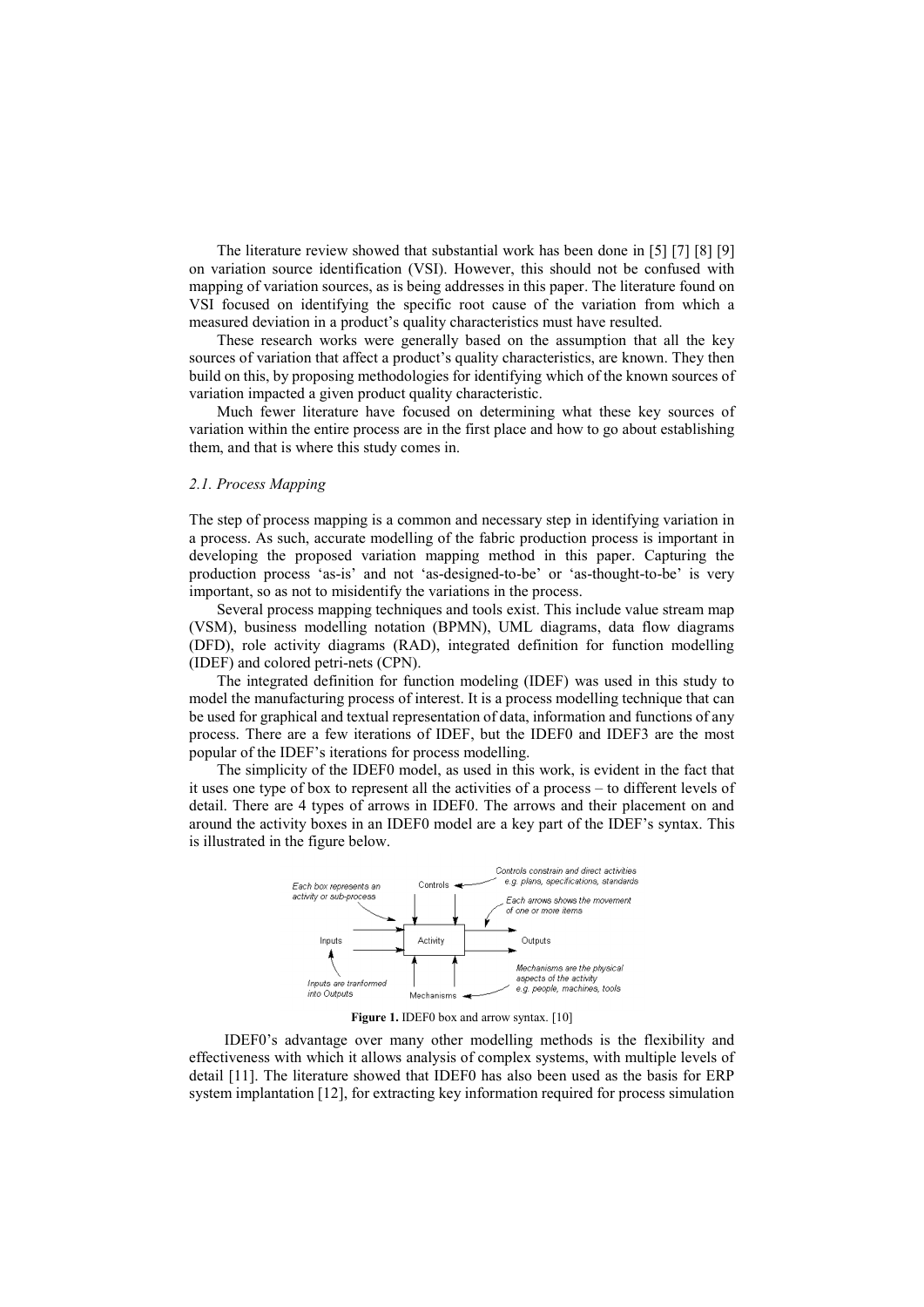[13], for deciding maintenance business process [14] and for database system creation for the optimization of a production process [15].

# **3. Methodology**

The proposed method for the mapping of the sources of variation is as shown in figure 2 below. The proposed method begins with the creation of an IDEF0 representation of the manufacturing process. The model provides the framework for identifying all the SoV in the process. Evidently, a mis-representation of the actual process would seriously impact the accuracy of the identified SoV.

One of the main reasons for which the IDEF0 was selected as the base framework for mapping out SoV is the fact that it provides a consistent structure with which to assess the SoV within each process. Since the IDEF0 notation requires clearly defined inputs, controls, outputs and mechanisms (ICOM) per process, every process can be considered consistently based on their inputs, controls, outputs and mechanisms (ICOM).

The completion of the IDEF0 process map allows the development of a database of all the ICOM of each stage of the manufacturing process. The mapping of the SoV then begins with careful consideration of each ICOM factor of the individual processes. This is accomplished by asking two questions;

- Can this factor vary?
- How does it vary?

These are simple questions that the process expert or operators should easily and correctly answer. This exercise, though time demanding, shows that by using this method, all the production processes and their impacting variables can be consistently assessed and yield similar results, given that the process remains unchanged.



**Figure 2.** Proposed method for mapping sources of variation in manufacturing process

The result of asking the above questions for each process ICOM factor is a database of all SoV in the end-to-end process. Admittedly, this is likely to be a large database and its manageability is perhaps debatable. Nevertheless, by taking a few more steps this large database of SoV can be reduced, leaving the most critical variation sources.

Another advantage of this method of mapping SoV is that it naturally reveals patterns of how ICOM factors vary across the manufacturing process. On their own, these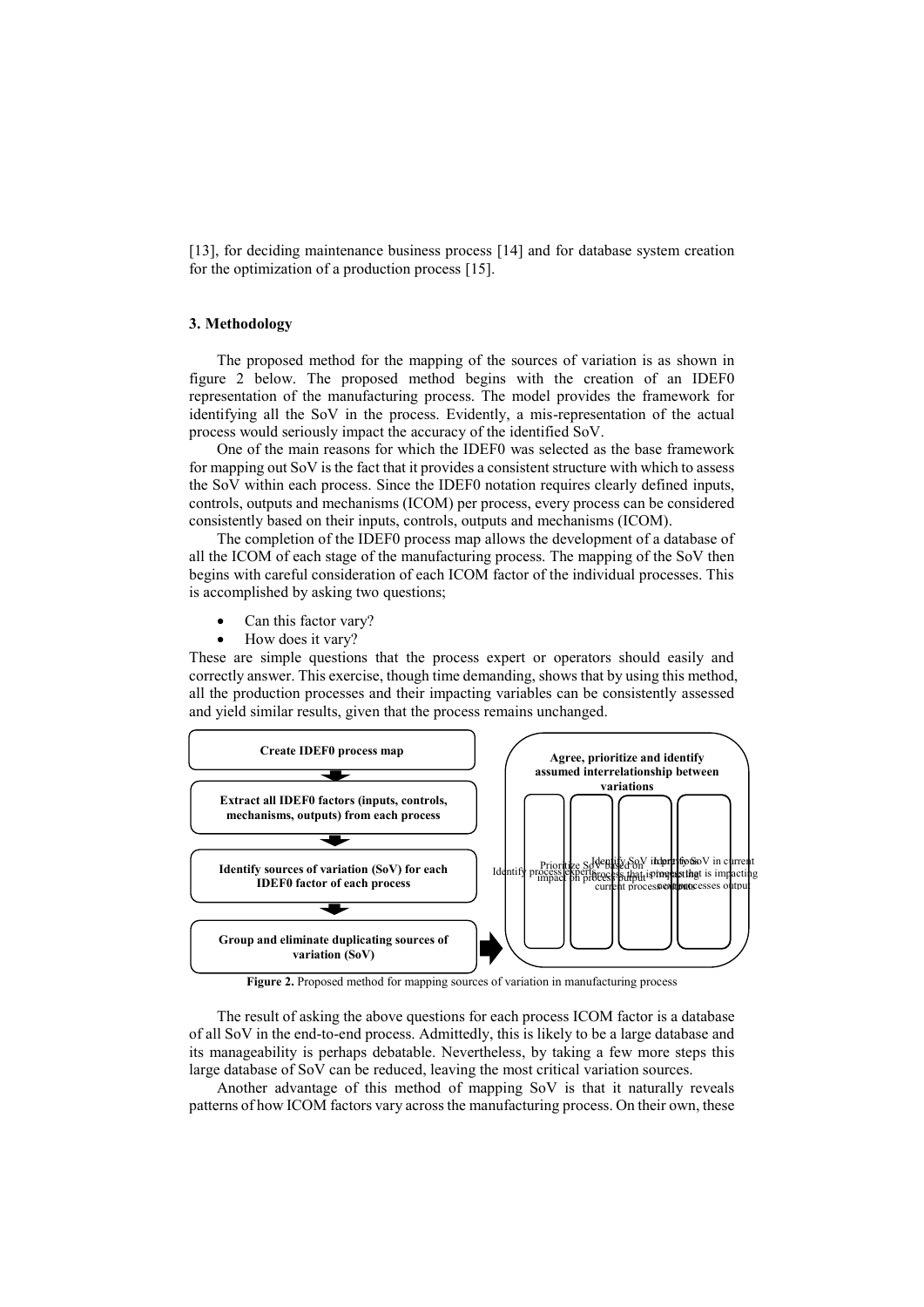patterns could be grouped as key sources of variation. Also, depending on the nature of the output from a given process (e.g. information or material), it is usually fed into another process as an input or control. Consequently, in our initial database, there would exist a few duplicates of SoV that appear in one process as an output and in another process as a control or input. These duplicates should be eliminated from the database, which would result in a more manageable list of the SoV within each process.

In the last step of the proposed method, we aim to further reduce the identified SoV so that we can focus on the most critical ones that affect the final product. This is achieved by the following tasks;

- Identify at least 2 process experts per process. This is to help reduce the bias in the outcome of this step. It is believed that between 3 to 5 process experts per process would be optimal for the following exercise.
- Let each process expert prioritize the SoV identified within their process in order of the perceived impact on the outputs of their process. This is the critical step with which the key SoV are determined.
- Get process experts to identify the SoV within the previous process stage that is perceived to most impact the outputs within their own process stages.
- Process experts should then also identify the SoV within their own process stages that most impacts the outputs of the next process stage.

In executing the above exercise, it is very important to provide all the process experts with clear and consistent context, to ensure consistency of answers. This is because it is easy for different process experts to consider the same factors from different perspectives while answering the same question. For example, two process experts from the yarn manufacture process stage in a textile production process might agree that their main output from the process is yarn. Yet, one might be considering the output as the yarn characteristics and features. Whereas, the other might be considering the output as the yarn meterage produced or the yield.

By following the outlined steps above, the most critical SoV for each process will be determined.

## **4. Case Study**

As a case study, we consider the manufacturing process for woven cashmere fabric. To demonstrate the method, it is applied to sub-processes within the fiber dyeing process stage of the manufacturing process.

Following the methodology presented in the previous section, figure 3 shows the IDEF0 process map for the dyeing process. Figure 4 then shows the result of following step 2 to step 5 of the variation mapping method shown in figure 2 above. In step 5 of the figure 4 above, by presenting the list of grouped and reduced SoV for the dyeing process to the expert dyers and yarn makers, the key SoV within the dyeing process that impact the dyed fiber and the yarn to be made were identified. These SoV are thus the most likely to affect the final fabric finish and should be the focus of planned intervention.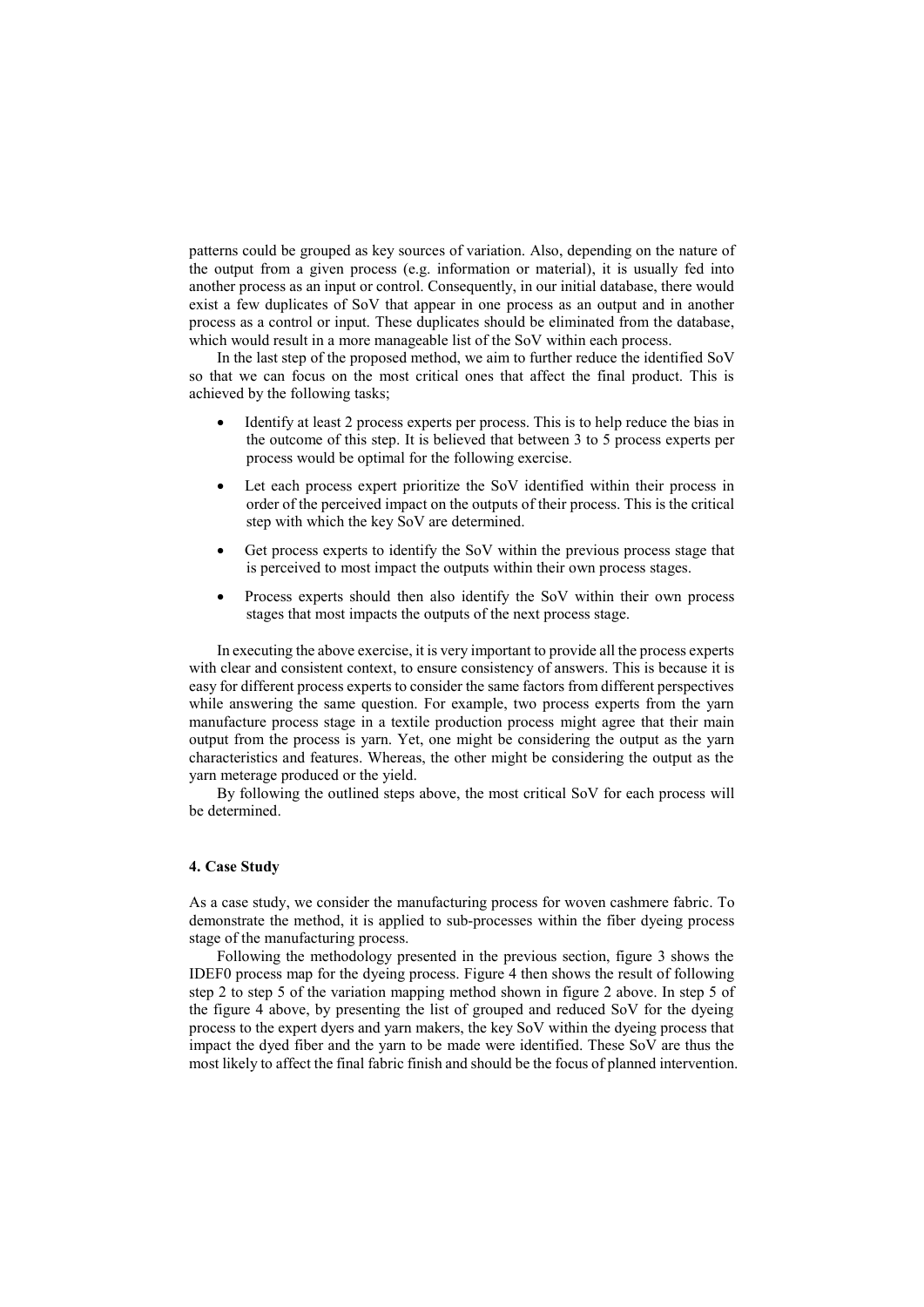

Figure 3. Step 1 of SoV mapping method showing IDEF0 process map for dyeing process.

| STEP <sub>2</sub>      |                         | <b>STEP 3</b>                                                          | <b>STEP 4</b>                                                | <b>STEP 5</b>                                                |
|------------------------|-------------------------|------------------------------------------------------------------------|--------------------------------------------------------------|--------------------------------------------------------------|
| Process Factor         | тсом                    | Initial Sources of Variation TGrouped & Reduced SoV<br>í Total No. 681 | <b>ITotal No. 271</b>                                        | <b>Process Expert-defined Critical</b><br>SoV (Total No. 12) |
| Create<br>Recipe       | Input                   |                                                                        | fibre quality code                                           | fibre length                                                 |
|                        | Fibre                   | fibre quality code                                                     | fibre lenath                                                 | regain                                                       |
|                        |                         | fibre lenath                                                           | fibre color                                                  | tupe of chemicals                                            |
|                        |                         | fibre color                                                            | regain                                                       | Total dveing time                                            |
|                        |                         | reaain                                                                 | fibre curvature                                              | number of chemicals                                          |
|                        |                         | fibre curvature.                                                       | mean fibre diameter (MFD)                                    | amount of chemicals.                                         |
|                        |                         | mean fibre diameter (MFD)                                              | fibre diameter distribution (SD)                             | type of dyes                                                 |
|                        |                         | fibre diameter distribution (SD)                                       | coefficient of variation of fibre diameter                   | Dueina temperature                                           |
|                        |                         | coefficient of variation of fibre.<br>diameter                         | weight of fibre                                              | pН                                                           |
|                        |                         | weight of fibre                                                        | number of dyes                                               | operators reproducibility in measuring<br>dves and chemicals |
|                        | Dyeing agents           | number of dves                                                         | pumber of chemicals.                                         | fibre blend distribution                                     |
|                        |                         | number of chemicals.                                                   | amount of dves                                               | dveina method                                                |
|                        |                         | amount of dyes                                                         | amount of chemicals.                                         |                                                              |
|                        |                         | amount of chemicals                                                    | type of dyes                                                 |                                                              |
|                        |                         | tupe of dues                                                           | tupe of chemicals                                            |                                                              |
|                        |                         | tupe of chemicals                                                      | Total dyeing time                                            |                                                              |
|                        | Control                 |                                                                        | Dyeing temperature                                           |                                                              |
|                        | Lab trial recipe        |                                                                        | spec, of number of dyes                                      |                                                              |
|                        | Standards file          |                                                                        | spec, of number of chemicals                                 |                                                              |
|                        | Mechanism               |                                                                        | spec, of amount of dves                                      |                                                              |
|                        | Lab prototype<br>dyeina | Total dyeing time                                                      | spec, of amount of chemicals                                 |                                                              |
|                        | machines                | Dveina temperature                                                     | spec, of tupe of dues                                        |                                                              |
|                        | technicians             |                                                                        | spec, of tupe of chemicals                                   |                                                              |
|                        | <b>Output</b>           |                                                                        | oН                                                           |                                                              |
|                        | Production<br>recipe    | spec, of number of dves                                                | operators reproducibility in measuring<br>dves and chemicals |                                                              |
|                        |                         | spec, of number of chemicals                                           | dyeing method                                                |                                                              |
|                        |                         | spec, of amount of dves                                                | dveina class used                                            |                                                              |
|                        |                         | spec, of amount of chemicals                                           |                                                              |                                                              |
|                        |                         | spec, of type of dyes                                                  |                                                              |                                                              |
|                        |                         | spec, of type of chemicals                                             |                                                              |                                                              |
|                        | Input                   |                                                                        |                                                              |                                                              |
| Loose.<br><b>Fibre</b> |                         | fibre quality code                                                     |                                                              |                                                              |
| Dveina                 |                         | fibre length                                                           |                                                              |                                                              |
|                        |                         | fibre color                                                            |                                                              |                                                              |
|                        |                         |                                                                        |                                                              |                                                              |

**Figure 4.** Step 2-5 of SoV mapping method for a dyeing process application.

# **5. Conclusion**

This paper has presented a practical approach to mapping the sources of variation in a craft-based textile manufacturing setup. The challenges associated with process variation where discussed and it was shown that a complex multi-stage manufacturing process requires a practical, yet consistent framework for capturing all the sources of variation that contribute to the variability in the final product.

IDEF0 was presented as a structured and consistent process modelling tool for mapping the production process of such craft-based textile manufacturing processes. With the IDEF0 as the foundation of the variation mapping method, the authors showed